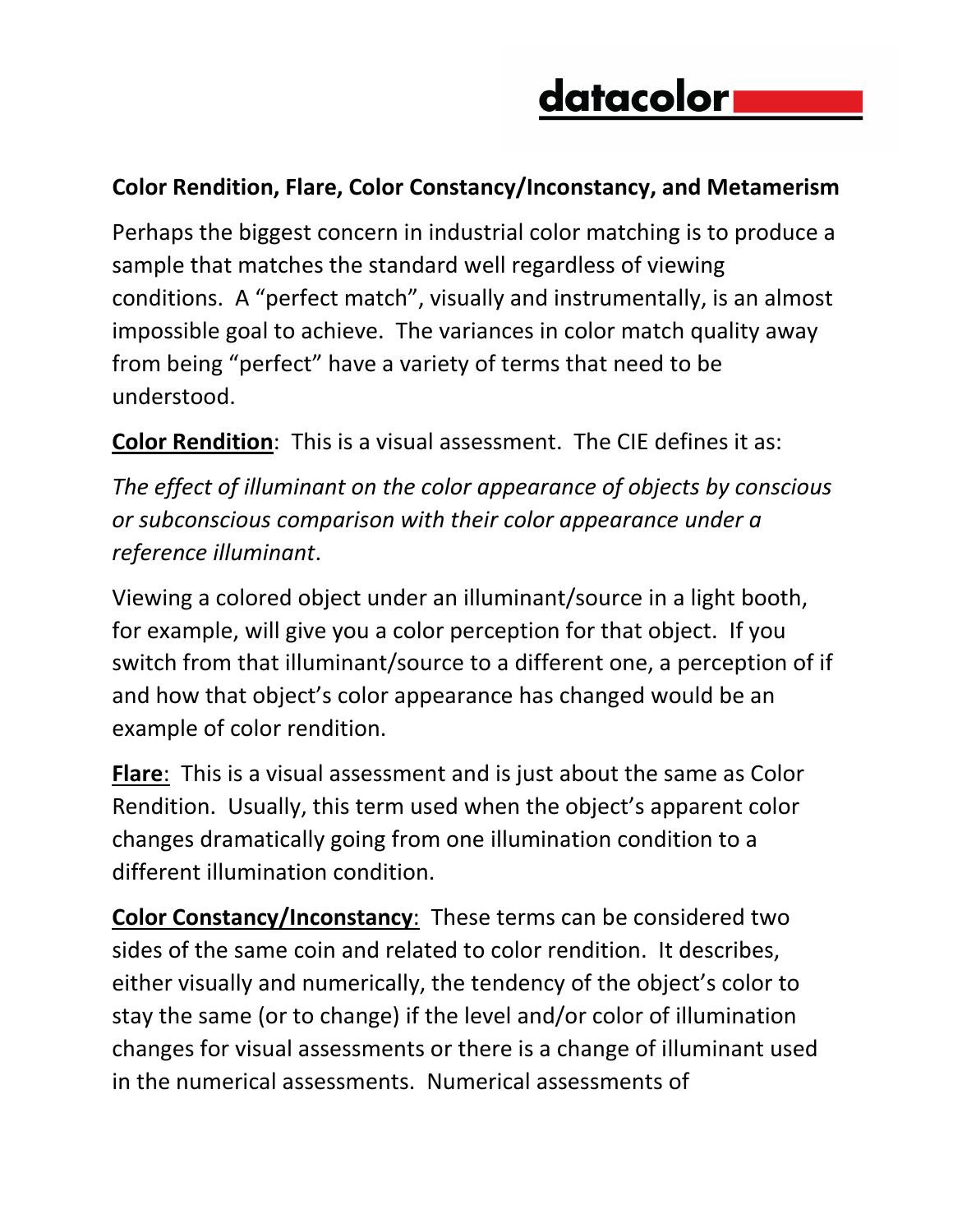## datacolor

constancy/inconstancy can be calculated from their colorimetric data comparison. For example, calculate a single colored object's CIELAB data under D65/10 and then again under F2/10. Calculate the color differences between the two as the constancy/inconstancy measurement.

**Metamerism**: This can be described both visually and numerically. As with all the previous terms, it is used to describe changes observed when an evaluation condition such as illumination changes, but metamerism is used when describing that change's effect on the apparent color relationship between two samples.

Under one set of circumstances, let's say viewing under cool white fluorescent lighting, two objects visually appear to be very close to each other in color ("a good match") and when their colorimetric values are calculated under the illuminant F2 (cool white fluorescent), their colorimetric differences (e.g., DL\*, Da\*, Db\*, DC\*, DH\*, DE\*) are small or near zero ("a good match").

Change to another illumination, say daylight, and visually they are no longer very close; their color relationship has noticeably changed from that under cool white fluorescent illumination. Similarly, when their colorimetric differences are calculated under F2, the color differences for their colorimetric data changes. In this situation, they are deemed both visually and numerically no longer to be a "good match". This is an example of illuminant metamerism. In this situation, if this were the best the color matcher was able to attain with his materials and process and was acceptable, this could be termed a conditional match.